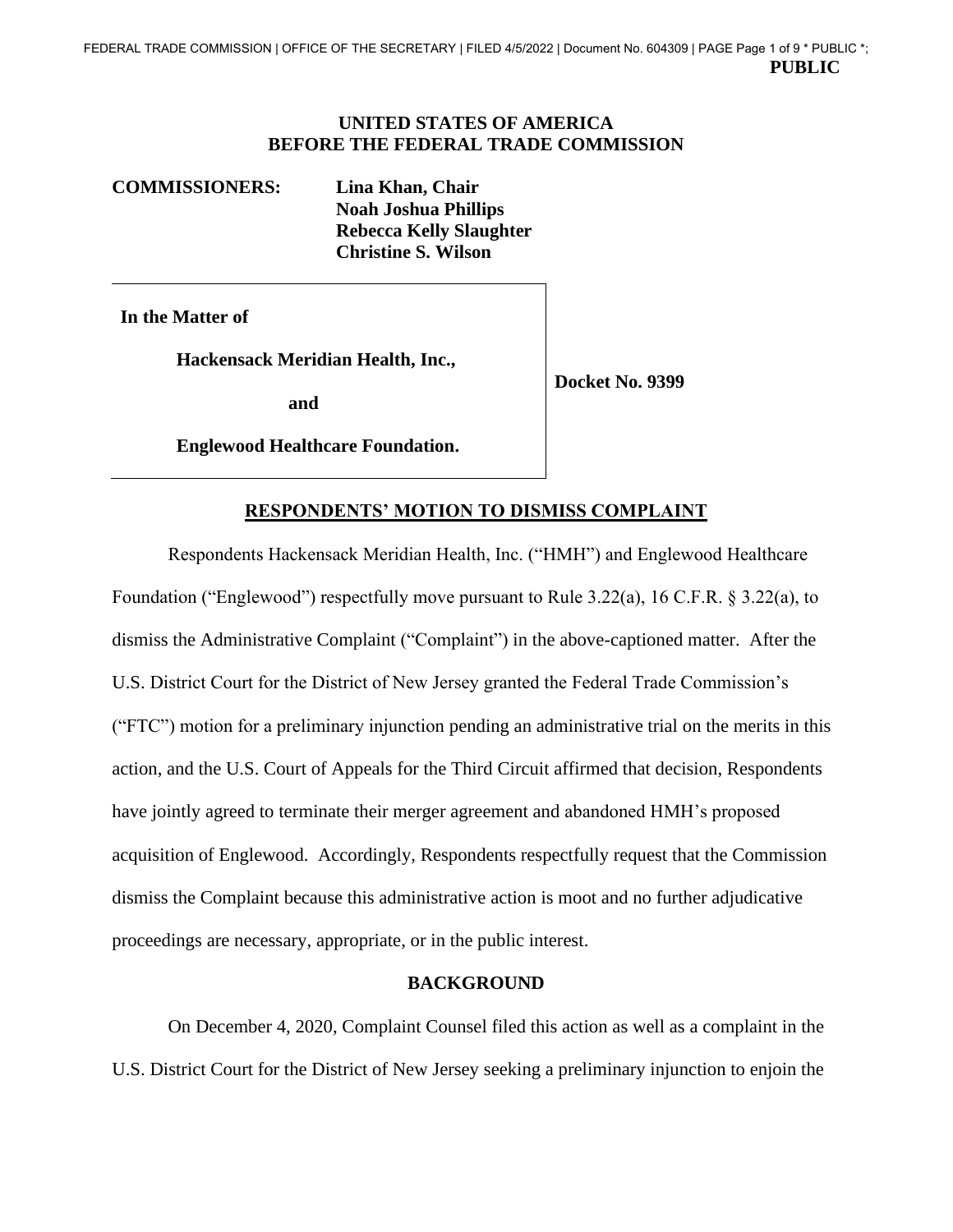proposed transaction between Respondents until completion of this administrative proceeding. Respondents stipulated to the entry of a temporary restraining order ("TRO") in the federal litigation pending the outcome of the federal action. Stipulated Temporary Restraining Order [Dkt. 4], *FTC v. Hackensack Meridian Health, Inc.*, No. 20-18140 (D.N.J).

4145062 (D.N.J. Aug. 4, 2021). In the District Court, a seven-day preliminary injunction hearing concluded on May 18, 2021, the Parties filed proposed findings of fact and conclusions of law on May 28, 2021, and the District Court heard closing arguments on June 2, 2021. On August 4, 2021, the District Court granted the FTC's request for a preliminary injunction, finding certain procompetitive benefits and efficiencies would result from the transaction but concluding that the FTC showed a likelihood of success on the merits in a relevant market defined as inpatient general acute care services in Bergen County. *FTC v. Hackensack Meridian Health, Inc.*, No. 20-18140, 2021 WL

Respondents appealed the District Court's decision to the U.S. Court of Appeals for the Third Circuit on August 25, 2021 and moved to expedite the appeal. The Third Circuit partially granted the motion. The appeal was fully briefed as of November 12, 2021, and the Third Circuit heard oral argument on December 7, 2021. On March 22, 2022, the Third Circuit affirmed the District Court's grant of the preliminary injunction pending an administrative trial on the merits, ruling that the FTC had established there is a reasonable probability that the Respondents' merger will substantially impair competition. *FTC v. Hackensack Meridian Health, Inc.*, No. 21-2603, 2022 WL 840463 (3d Cir. Mar. 22, 2022).

On March 24 and 30, 2022, the Respondents' respective Board of Trustees voted to terminate the merger agreement. On March 31, 2022, Respondents notified Complaint Counsel that they were abandoning their proposed transaction. On April 5, Respondents mutually

2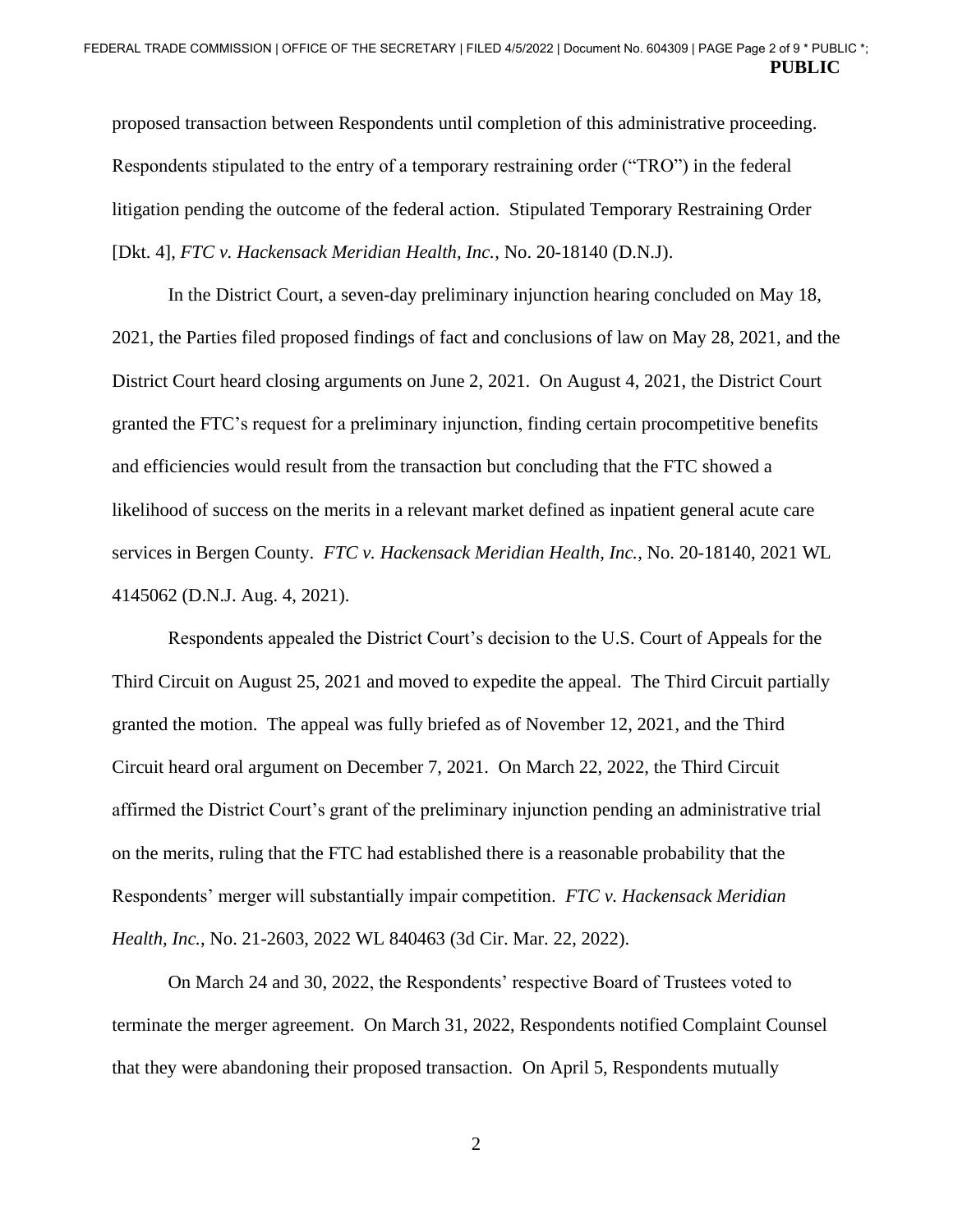terminated their merger agreement, executing an Agreement of Mutual Termination. That same day, Respondents withdrew their Hart-Scott-Rodino ("HSR") Notification and Report Forms with the Premerger Notification Office for the proposed transaction.

Also on April 5, 2022, Complaint Counsel moved to withdraw the matter from adjudication temporarily so the Commission may "evaluate whether further relief is warranted," despite the Respondents' abandonment of the transaction that is the subject of this action. Complaint Counsel's Motion to Withdraw Matter from Adjudication (April 5, 2022).

#### **ARGUMENT**

#### **I. The Complaint Is Moot and Therefore Must Be Dismissed.**

Section 7 of the Clayton Act, as amended, 15 U.S.C. § 18, and Section 5 of the FTC Act." The Complaint in this matter alleges that Respondents' "affiliation agreement [is] in violation of Section 5 of the FTC Act, 15 U.S.C. § 45, which *if consummated* would violate Complaint at 1; *id.* ¶¶ 1, 23 (defined in the Complaint as the "Proposed Transaction"). Respondents have since terminated the affiliation agreement—thereby abandoning the "Proposed Transaction" that is the subject of the Complaint in this matter. In light of their mutual termination, Respondents also have withdrawn their respective HSR Notification and Report Forms. The "Proposed Transaction" will never be "consummated."

 the Respondents, the Complaint is moot. *Cf. United States v. Sabre Corp.*, No. 20-1767, 2020 merger"). Accordingly, the Commission should dismiss the Complaint because there is no Because there is no longer an affiliation agreement or "Proposed Transaction" between WL 4915824, at \*1 (3d Cir. July 20, 2020) (vacating proceeding because "Sabre Corporation mooted the parties' dispute by terminating its acquisition of Farelogix, Inc."); *United States v. Mercy Health Servs.*, 107 F.3d 632, 636 (8th Cir. 1997) (vacating proceeding as moot because merging parties "have obviated the threat of illegal conduct by abandoning their proposed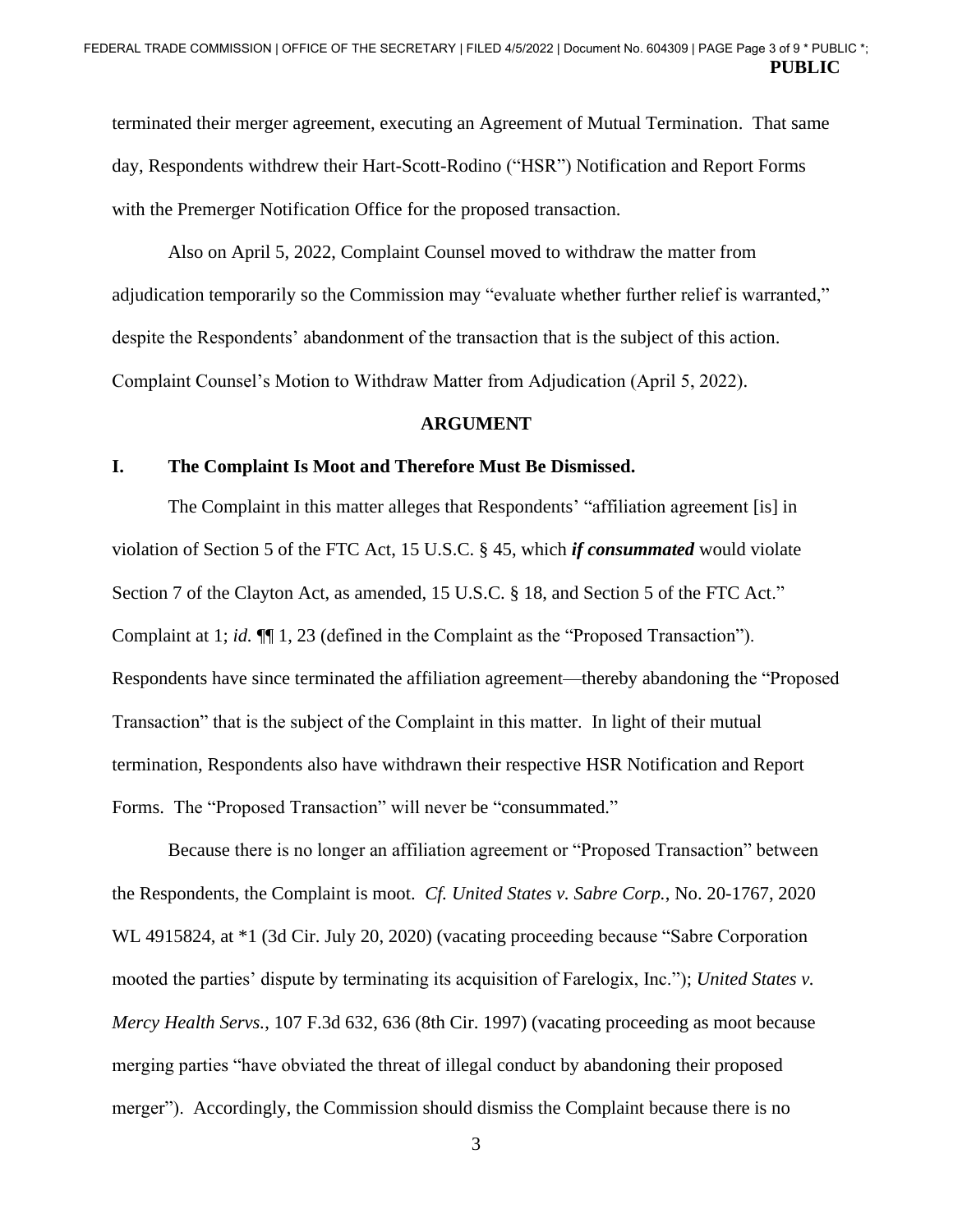justiciable controversy.

In recent matters, the Commission has granted joint motions to dismiss similar administrative complaints that contemplate the precise additional relief requested here, because the complaints, like this one, were moot after the parties had abandoned their transactions and withdrawn their HSR filings. *See, e.g.*, Complaint (Feb. 17, 2022), Joint Motion to Dismiss Complaint (Feb. 28, 2022), & Order Dismissing Complaint (Mar. 2, 2022), *In re Lifespan Corp.*, FTC Dkt. 9406 (granting joint motion to dismiss as moot complaint seeking additional relief); Complaint (Nov. 13, 2020), Joint Motion to Dismiss Complaint (Dec. 23, 2020) & Order Dismissing Complaint (Dec. 29, 2020), *In re Methodist Le Bonheur Healthcare*, FTC Dkt. 9396 (same); Complaint (Dec. 8, 2020), Joint Motion to Dismiss Complaint (Jan. 6, 2021) & Order Dismissing Complaint (Jan. 8, 2021), *In re Proctor & Gamble Co.*, FTC Dkt. 9400 (same); *see also* Complaint (Jan. 26, 2022) & Joint Motion to Dismiss Complaint (Feb. 14, 2022), *In re Lockheed Martin Corp.*, FTC Dkt. 9405. In of each of these, the Commission did not pursue any additional relief by litigating the merits of the terminated transaction. There is no basis for the Commission to depart from prior practice here.

## **II. An Adjudicative Proceeding Over a Terminated Acquisition Is Unnecessary and Would Waste the Resources of the Commission, the Respondents, and Numerous Third Parties.**

 relief." However, any additional relief the Commission may seek from the Respondents here— In its Motion, Complaint Counsel suggests that the Commission may seek "further where there is no consent decree or other settlement—would require a full adjudication and evidentiary hearing on the merits with respect to a proposed transaction that no longer exists.

The Complaint in this matter sets forth various forms of contemplated relief that the Commission *may* order "should the Commission *conclude from the record developed in any adjudicative proceedings in this matter* that the Proposed Transaction challenged in this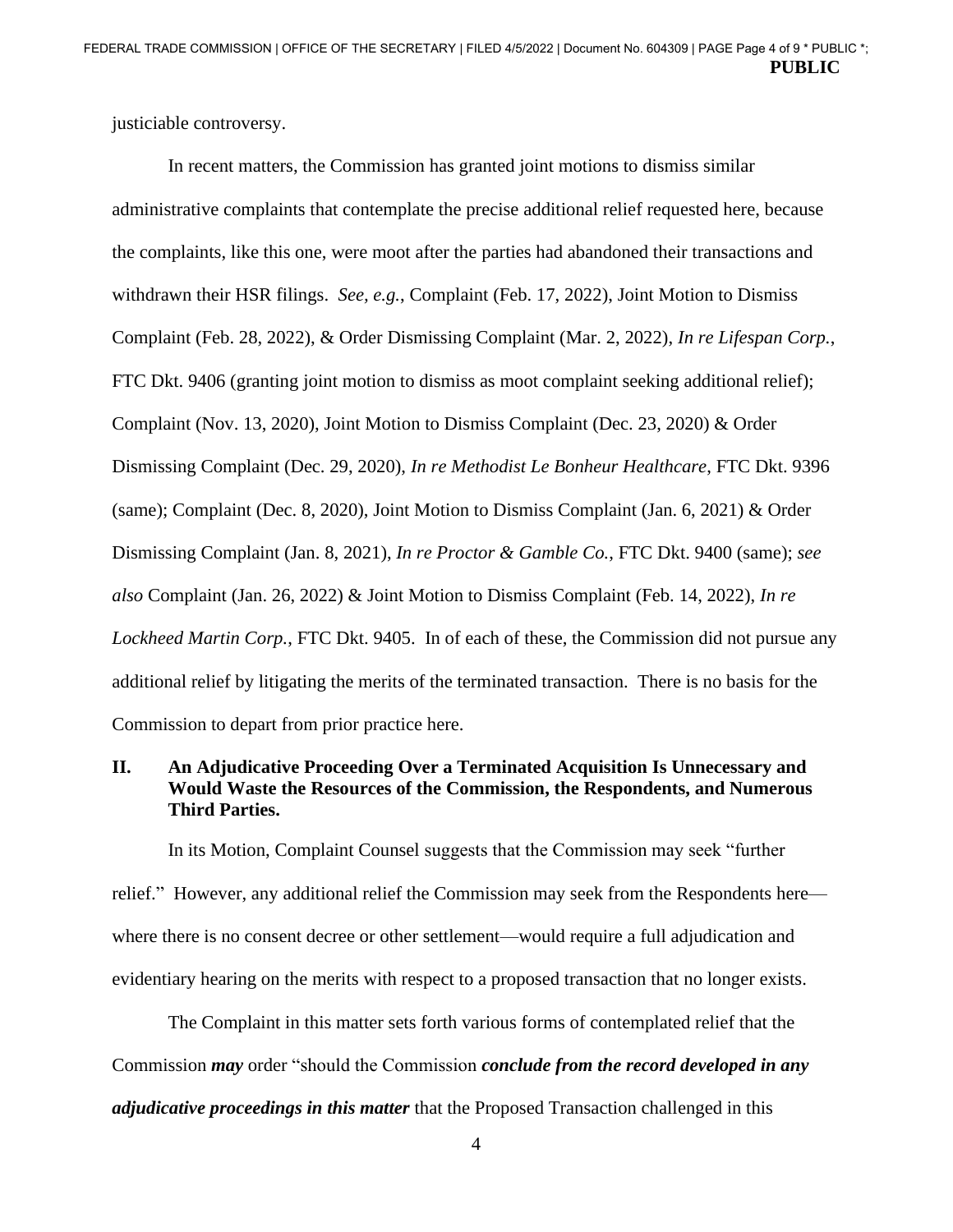proceeding violates Section 5 of the Federal Trade Commission Act, as amended, and/or Section 7 of the Clayton Act, as amended." Complaint at 11 (emphasis added).

 transaction at issue. Adjudicating the lawfulness of a terminated transaction is unnecessary and As expressly stated in the Complaint, such relief is only sought *after* an adjudicative proceeding and full hearing on the merits, and only *if and when* the Commission concludes, from an evidentiary record, that the "Proposed Transaction" is unlawful. Adjudicating a transaction that no longer exists would impose significant burden and expense on approximately two dozen non-parties whose confidential information has been designated for use in the administrative trial, Complaint Counsel, and Respondents. In addition, proceeding with an evidentiary hearing would require the Office of the Administrative Law Judge to devote significant time and resources to pre-hearing preparation and adjudication of issues that are not justiciable in the first instance and cannot and will not have any merit—as there is no pending not in the public interest in these circumstances.

#### **III. There Is No Need for Any Additional Relief.**

In their Motion to Withdraw, Complaint Counsel only seeks to withdraw the matter in order to "evaluate" whether "further relief" is needed. It does not articulate what "further relief" is contemplated—nor is there any further relief needed, because the transaction has been abandoned.

In discussions with Complaint Counsel, the only potential additional relief mentioned was a notice requirement for future mergers in the relevant market. Among the relief contemplated in the Complaint is a "requirement that, for a period of time, HMH and Englewood provide prior notice to the Commission of acquisitions, mergers, consolidations, or any other combinations of their businesses in the relevant market with any other company operating in the relevant market." Complaint at 12.

5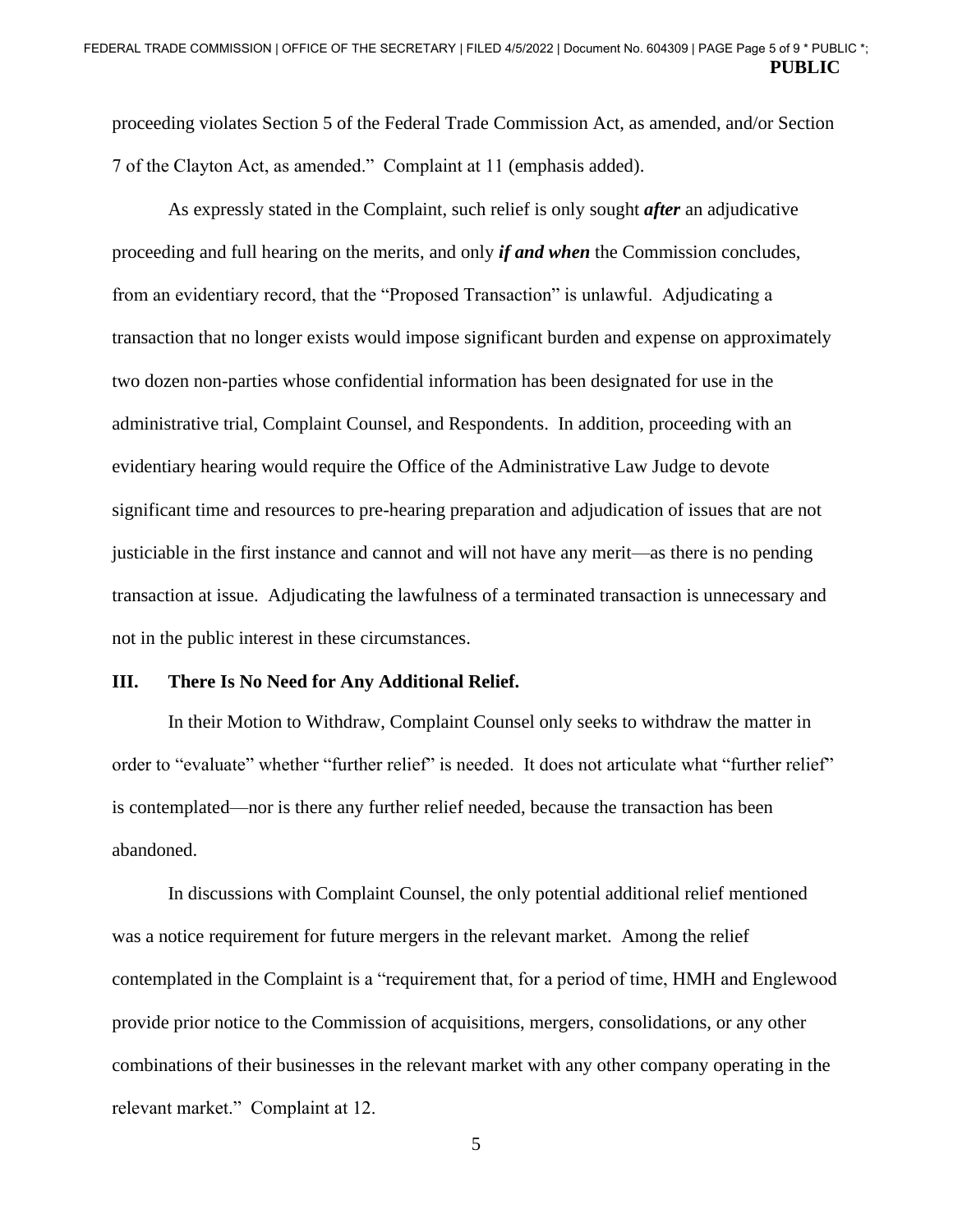claims asserted in the Complaint. The FTC alleges a relevant market of inpatient general acute under the HSR Act.<sup>1</sup> For this additional reason, the Commission should dismiss the Complaint But this relief is already available under the HSR Act without any adjudication of the care services sold and provided to insurers and their enrollees in an area no broader than Bergen County, New Jersey. Complaint ¶¶ 25, 30. Any combination by HMH or Englewood with another provider of inpatient general acute care services operating in Bergen County would exceed current HSR thresholds and therefore require notification. Therefore, any prenotification relief that could be granted by the Commission following an adjudicative proceeding over a terminated transaction would be duplicative of the HSR Act's notification requirements, or potentially an unauthorized expansion of the powers granted to the Commission by Congress

#### **CONCLUSION**

For the reasons set forth above, Respondents respectfully request that the Commission dismiss the complaint.

 sioner Noah Joshua Phillips, Dissenting Statement regarding the Commission's Withdrawal of the 1995 <sup>1</sup> As Commissioner Wilson has previously noted, imposing a prior notice requirement—here, on parties that are no longer merging and are therefore not entering into a consent decree—could "facilitate a massive end-run around Hart-Scott-Rodino filing requirements." Commissioner Christine S. Wilson, Oral Remarks at the Open Commission Meeting on July 21, 2021, at 10 (July 21, 2021); *see also* Commis-Policy Statement Concerning Prior Approval and Prior Notice Provisions in Merger Cases (July 21, 2021).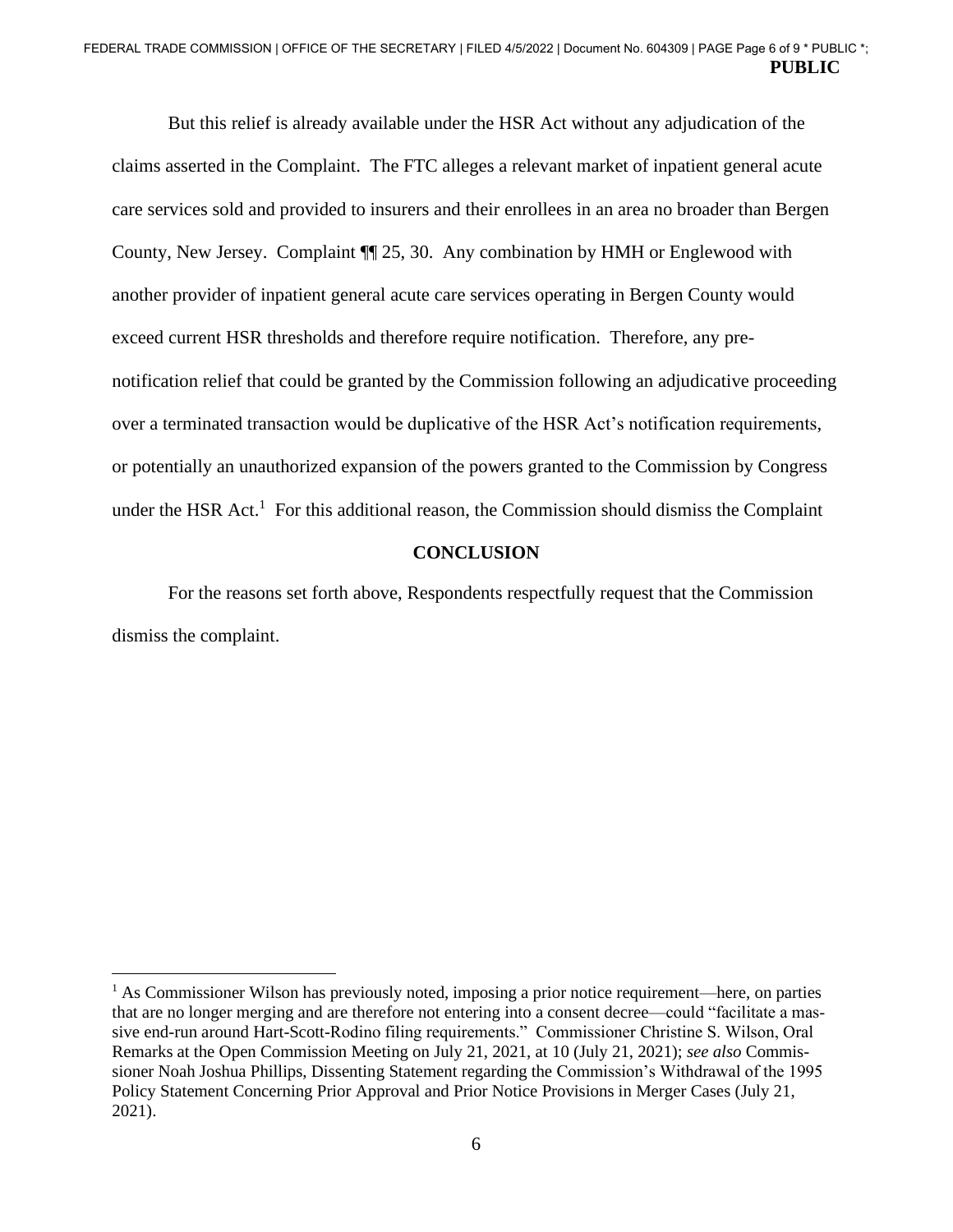Dated: April 5, 2022

*/s/ Jeffery L. Kessler* 

Jeffrey L. Kessler Jeffrey J. Amato WINSTON & STRAWN LLP 200 Park Avenue New York, NY 10163 Telephone: 212-294-4698 Facsimile: 212-294-4700 [jkessler@winston.com](mailto:jkessler@winston.com) [jamato@winston.com](mailto:jamato@winston.com)

Heather P. Lamberg WINSTON & STRAWN LLP 1901 L Street, NW Washington DC 20036 Telephone: 202-282-5274 Facsimile: 202-282-5100 [hlamberg@winston.com](mailto:hlamberg@winston.com) 

David E. Dahlquist WINSTON & STRAWN LLP 35 West Wacker Drive Chicago, Illinois 60601 Telephone: 312-558-5660 Facsimile: 312-558-5700 [ddahlquist@winston.com](mailto:ddahlquist@winston.com) 

*Counsel for Respondent Englewood Healthcare Foundation* 

Respectfully submitted,

*/s/ Paul H. Saint-Antoine* 

Paul H. Saint-Antoine John S. Yi FAEGRE DRINKER BIDDLE & REATH LLP 600 Campus Drive Florham Park, NJ 07932 Telephone: 973-549-7000 Facsimile: 973-360-9831 [paul.saint-antoine@faegredrinker.com](mailto:paul.saint-antoine@faegredrinker.com)  [john.yi@faegredrinker.com](mailto:john.yi@faegredrinker.com)

 Washington, D.C. 20005 Kenneth M. Vorrasi John L. Roach, IV Jonathan H. Todt Alison M. Agnew FAEGRE DRINKER BIDDLE & REATH LLP 1500 K Street, NW, Suite 1100 Telephone: 202-842-8800 Facsimile: 202-842-8465 [kenneth.vorrasi@faegredrinker.com](mailto:kenneth.vorrasi@faegredrinker.com)  [lee.roach@faegredrinker.com](mailto:lee.roach@faegredrinker.com)  [jonathan.todt@faegredrinker.com](mailto:jonathan.todt@faegredrinker.com) [alison.agnew@faegredrinker.com](mailto:alison.agnew@faegredrinker.com)

Daniel J. Delaney FAEGRE DRINKER BIDDLE & REATH LLP 191 N. Wacker Drive, Suite 3700 Chicago, IL 60606 Telephone: 312-569-1000 Facsimile: 312-569-3000 [daniel.delaney@faegredrinker.com](mailto:daniel.delaney@faegredrinker.com) 

*Counsel for Respondent Hackensack Meridian Health, Inc.*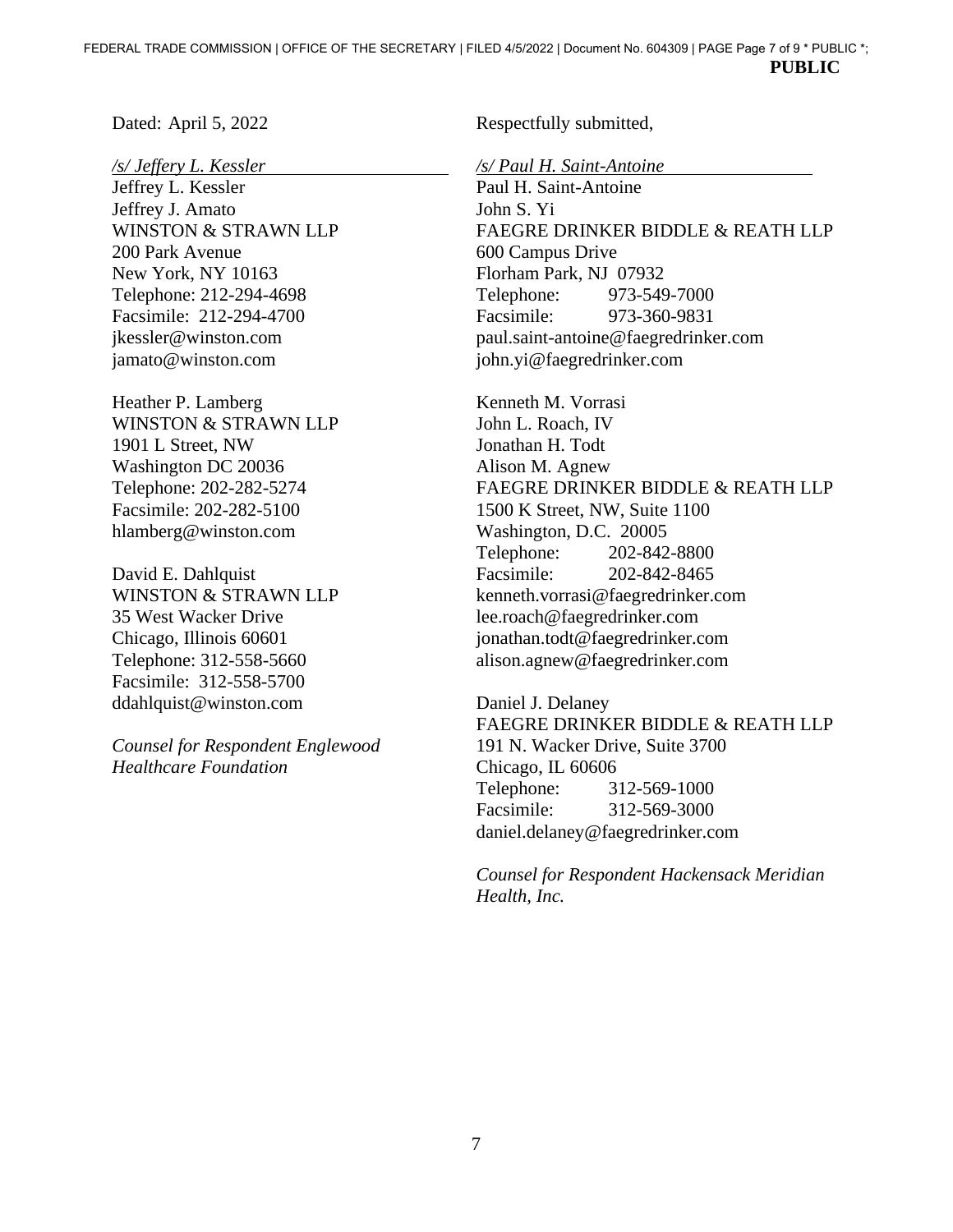# **CERTIFICATE OF SERVICE**

I hereby certify that a true and correct copy of the foregoing Answer was electronically

filed using the FTC's administrative e-filing system, causing the document to be served on the

following registered participants:

The Honorable D. Michael Chappell Office of the Secretary Chief Administrative Law Judge Federal Trade Commission 600 Pennsylvania Ave., NW 600 Pennsylvania Avenue, N.W. Washington, DC, 20580 Washington, DC 20590

I further certify that I have served via electronic mail a copy of the foregoing on the following:

Jonathan Lasken Rohan Pai Nathan Brenner Samantha Gordon Harris Rothman Anthony Saunders Cathleen Williams FEDERAL TRADE COMMISSION Bureau of Competition 600 Pennsylvania Avenue, NW Washington, D.C. 20580 [jlasken@ftc.gov](mailto:jlasken@ftc.gov) [rpai@ftc.gov](mailto:rpai@ftc.gov)  [nbrenner@ftc.gov](mailto:nbrenner@ftc.gov)  [ccaputo@ftc.gov](mailto:ccaputo@ftc.gov) [sgordon@ftc.gov](mailto:sgordon@ftc.gov)  [asaunders@ftc.gov](mailto:asaunders@ftc.gov) [cwilliams@ftc.gov](mailto:cwilliams@ftc.gov) 

*Counsel for Federal Trade Commission* 

*/s/ Alison M. Agnew*  Alison M. Agnew